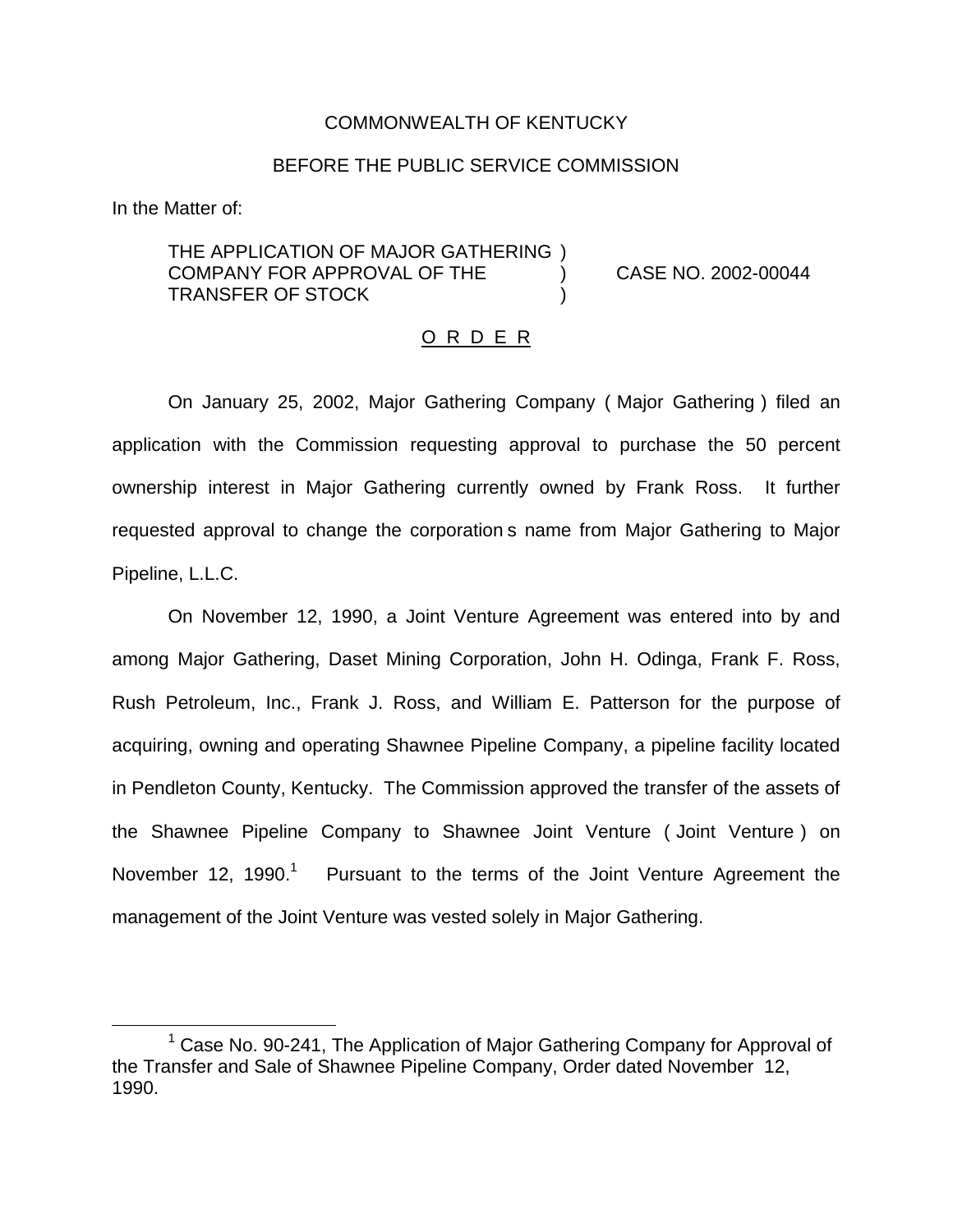Major Gathering, a Pennsylvania corporation, currently holds a 34.375 percent ownership interest in the Joint Venture.<sup>2</sup> Frank F. Ross and Jerald Rushmore each hold a 50 percent ownership interest in Major Gathering. Major Gathering requests that it be granted approval to purchase Frank Ross s interest. It states that this change in ownership will not change the manner in which the utility is being operated and that all the rates, tariffs and contracts currently in effect will remain in effect and will be adopted by the company.

Major Gathering also requests approval from the Commission to change its name to Major Pipeline, L.L.C. ( Major Pipeline ). Approval of the change in name is not required. Major Gathering, a Pennsylvania corporation, ceased operations on September 17, 2001. Major Pipeline, a limited liability company, was organized in the State of Michigan on September 17, 2001 and was authorized to do business in the Commonwealth of Kentucky on January 25, 2002. Major Gathering and Frank F. Ross entered into a Stock Sale and Purchase Agreement on June 29, 2001 and the stock was transferred on to Major Pipeline on September 17, 2001. All assets and liabilities of Major Gathering were transferred to Major Pipeline on September 17, 2001.<sup>3</sup>

KRS 278.020(4) prohibits any person from acquiring or transferring ownership or control of any utility under the jurisdiction of the Commission, by sale of assets, transfer of stock or otherwise, without having received prior approval. The Commission finds that KRS 278.020(4) applies to the transaction proposed in the application and that

 $2$  Response to the Commission Staff s First data Request dated March 8, 2002, Item 9.

 $3$  Information provided by the applicant on March 26, 2002.

<sup>-2-</sup>